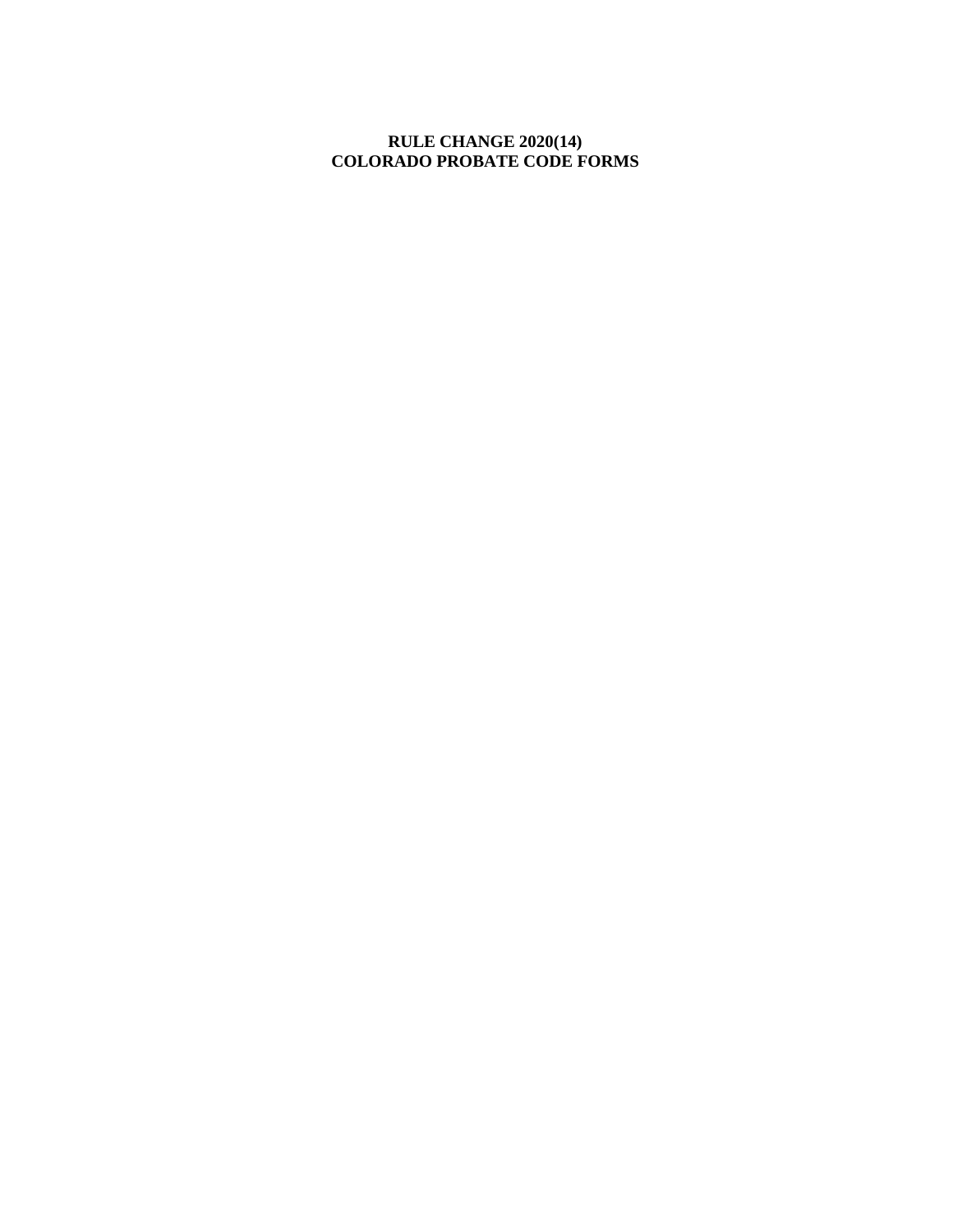| ■District Court ■Denver Probate Court                                                                                                                                                                                                        |                              |  |  |  |  |
|----------------------------------------------------------------------------------------------------------------------------------------------------------------------------------------------------------------------------------------------|------------------------------|--|--|--|--|
| County, Colorado<br>Court Address:                                                                                                                                                                                                           |                              |  |  |  |  |
| $\Box$ In the Interest of:                                                                                                                                                                                                                   |                              |  |  |  |  |
| In the Matter of the Estate of:                                                                                                                                                                                                              | <b>COURT USE ONLY</b>        |  |  |  |  |
| Attorney or Party Without Attorney (Name and Address):                                                                                                                                                                                       | Case Number:                 |  |  |  |  |
| Phone Number:<br>E-mail:<br>FAX Number:<br>Atty. Reg. #:                                                                                                                                                                                     | <b>Division</b><br>Courtroom |  |  |  |  |
| PERSONAL SERVICE AFFIDAVITRETURN OF SERVICE                                                                                                                                                                                                  |                              |  |  |  |  |
| I declare under eathpenalty of perjury that I am 18 years or older and not a party to the action and that I served<br>(title of documents)<br>on                                                                                             |                              |  |  |  |  |
| ______ (person) in _____________________________ (County and State) on                                                                                                                                                                       |                              |  |  |  |  |
| (date) at _______(time) at the following location:                                                                                                                                                                                           |                              |  |  |  |  |
| $\square$ By handing the documents to a person identified to me as the $\square$ protected party, $\square$ minor, or $\square$ interested<br>person in this case.                                                                           |                              |  |  |  |  |
| U By identifying the documents, offering to deliver them to a person identified to me as the U protected party,<br>Ominor, or Ointerested person in this case who refused service, and then leaving the documents in a conspicuous<br>place. |                              |  |  |  |  |
| I have charged the following fees for my services in this matter:<br>Private process server                                                                                                                                                  |                              |  |  |  |  |
| Sheriff, __________________County                                                                                                                                                                                                            |                              |  |  |  |  |
| $\Box$ By checking this box, I am acknowledging I am filling in the blanks and not changing anything else on the form.<br>□ By checking this box, I am acknowledging that I have made a change to the original content of this form.         |                              |  |  |  |  |
| <b>VERIFICATION AND ACKNOWLEDGMENT</b>                                                                                                                                                                                                       |                              |  |  |  |  |

 $\mathbf{I}$ 

 $\mathsf{I}$ 

 $\mathsf{l}$ 

I, \_\_\_\_\_\_\_\_\_\_\_\_\_\_\_\_\_\_\_\_\_\_\_\_\_\_\_\_\_\_\_\_\_\_\_\_\_(name) swear/affirm under oath, that I have read the foregoing PERSONAL SERVICE AFFIDAVIT and that the statements set forth therein are true and correct to the best of my knowledge.

JDF 718SC R64/1920 PERSONAL SERVICE AFFIDAVITRETURN OF SERVICE Page **1** of **2** I declare under penalty of perjury under the law of Colorado that the foregoing is true and correct.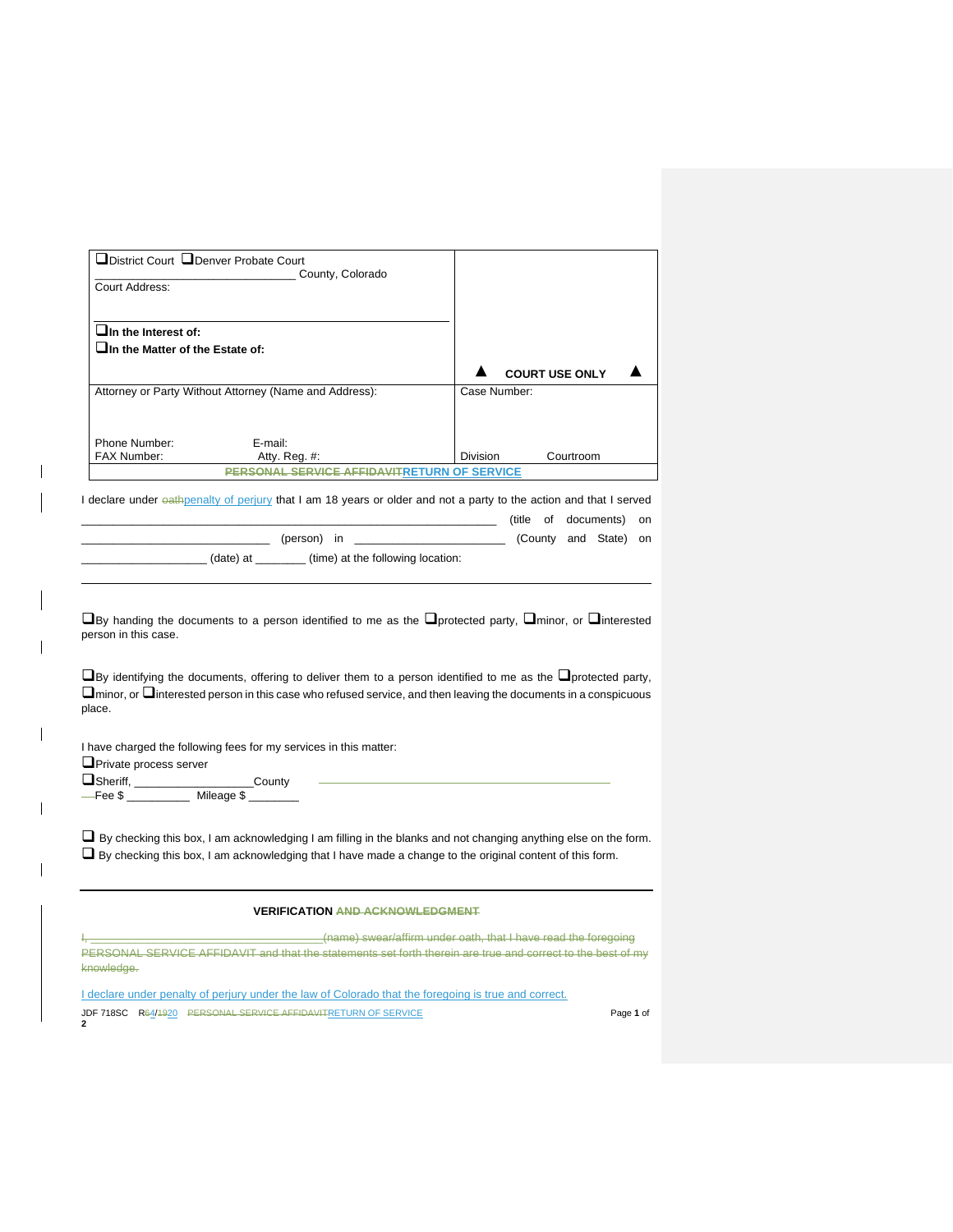| Executed on the<br>day of<br>(date)                                     | (month) | (year)                     |            |                              |
|-------------------------------------------------------------------------|---------|----------------------------|------------|------------------------------|
| (city or other location, and state OR country)                          |         |                            |            |                              |
| Printed name                                                            |         | Signature                  | Date       | Formatted: Space After: 0 pt |
| Subscribed and affirmed, or sworn to before me in the County of<br>this | day of  | $, 20 -$                   | . State of |                              |
| <b>My Commission Expires:</b>                                           |         | <b>Notary Public/Clerk</b> |            |                              |

JDF 718SC R64/1920 PERSONAL SERVICE AFFIDAVITRETURN OF SERVICE Page **2** of **2**

 $\mathbf{I}$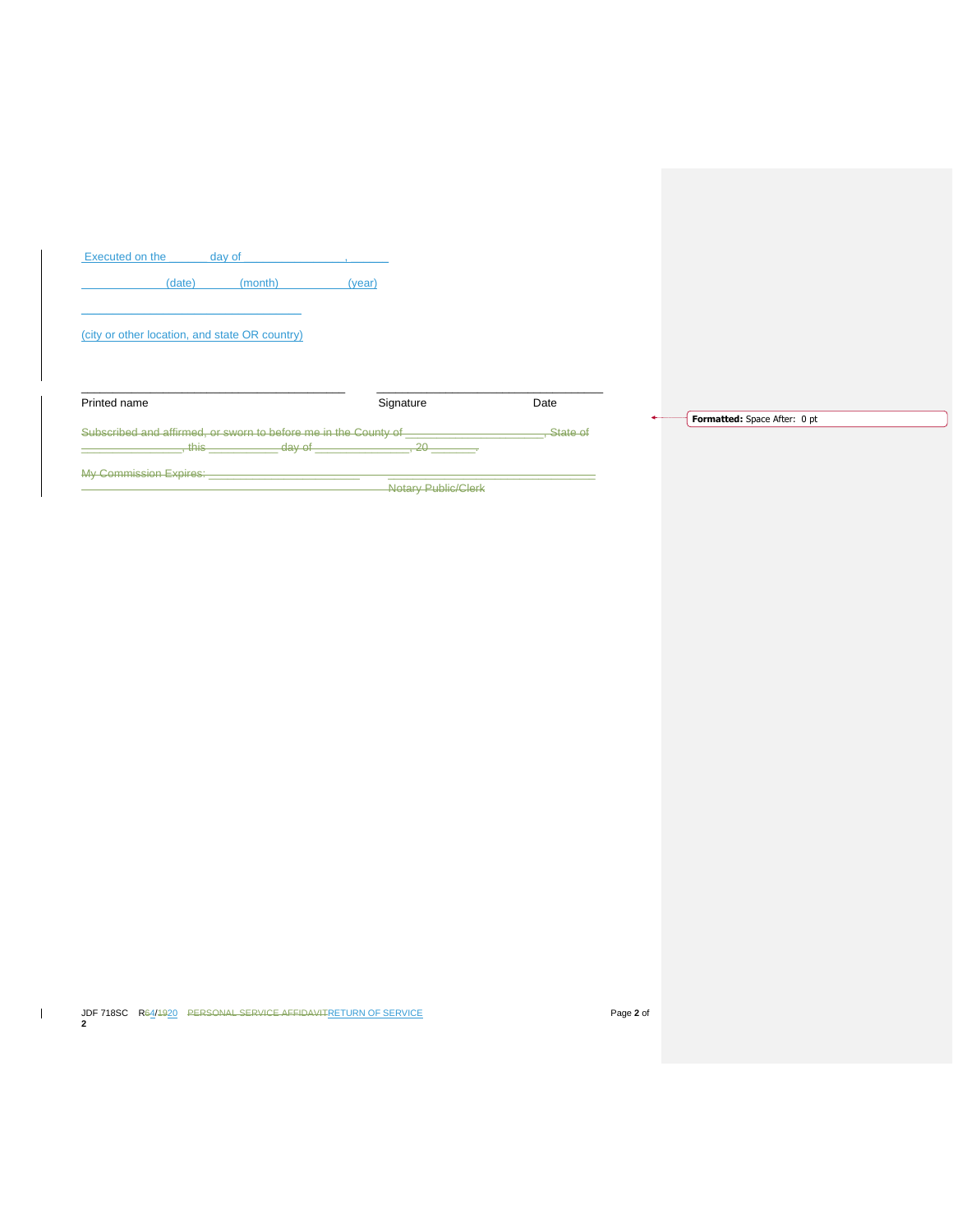| District Court <b>IDenver Probate Court</b>                                                                                                                                                                                                                                                                                                                                                                                                                                                                                                                                                                                              |                          |              |                            |  |  |  |
|------------------------------------------------------------------------------------------------------------------------------------------------------------------------------------------------------------------------------------------------------------------------------------------------------------------------------------------------------------------------------------------------------------------------------------------------------------------------------------------------------------------------------------------------------------------------------------------------------------------------------------------|--------------------------|--------------|----------------------------|--|--|--|
| <b>Court Address:</b>                                                                                                                                                                                                                                                                                                                                                                                                                                                                                                                                                                                                                    | County, Colorado         |              |                            |  |  |  |
|                                                                                                                                                                                                                                                                                                                                                                                                                                                                                                                                                                                                                                          |                          |              |                            |  |  |  |
| $\Box$ In the Interest of:                                                                                                                                                                                                                                                                                                                                                                                                                                                                                                                                                                                                               |                          |              |                            |  |  |  |
| $\Box$ In the Matter of the Estate of:                                                                                                                                                                                                                                                                                                                                                                                                                                                                                                                                                                                                   |                          |              |                            |  |  |  |
|                                                                                                                                                                                                                                                                                                                                                                                                                                                                                                                                                                                                                                          |                          |              | <b>COURT USE ONLY</b>      |  |  |  |
| Attorney or Party Without Attorney (Name and Address):                                                                                                                                                                                                                                                                                                                                                                                                                                                                                                                                                                                   |                          | Case Number: |                            |  |  |  |
|                                                                                                                                                                                                                                                                                                                                                                                                                                                                                                                                                                                                                                          |                          |              |                            |  |  |  |
| Phone Number:<br>E-mail:                                                                                                                                                                                                                                                                                                                                                                                                                                                                                                                                                                                                                 |                          |              |                            |  |  |  |
| FAX Number:<br>Atty. Reg. #:                                                                                                                                                                                                                                                                                                                                                                                                                                                                                                                                                                                                             |                          | Division     | Courtroom                  |  |  |  |
|                                                                                                                                                                                                                                                                                                                                                                                                                                                                                                                                                                                                                                          | <b>RETURN OF SERVICE</b> |              |                            |  |  |  |
| I declare under penalty of perjury that I am 18 years or older and not a party to the action and that I served                                                                                                                                                                                                                                                                                                                                                                                                                                                                                                                           |                          |              | (title of documents)<br>on |  |  |  |
|                                                                                                                                                                                                                                                                                                                                                                                                                                                                                                                                                                                                                                          |                          |              |                            |  |  |  |
| (date) at ____________(date) at ________(time) at the following location:                                                                                                                                                                                                                                                                                                                                                                                                                                                                                                                                                                |                          |              |                            |  |  |  |
| $\Box$ By identifying the documents, offering to deliver them to a person identified to me as the $\Box$ protected party,<br>$\square$ minor, or $\square$ interested person in this case who refused service, and then leaving the documents in a conspicuous<br>place.<br>I have charged the following fees for my services in this matter:<br>Private process server<br>USheriff, County Fee \$<br>By checking this box, I am acknowledging I am filling in the blanks and not changing anything else on the form.<br>$\Box$ By checking this box, I am acknowledging that I have made a change to the original content of this form. |                          |              |                            |  |  |  |
|                                                                                                                                                                                                                                                                                                                                                                                                                                                                                                                                                                                                                                          |                          |              |                            |  |  |  |
| <b>VERIFICATION</b><br>I declare under penalty of perjury under the law of Colorado that the foregoing is true and correct.                                                                                                                                                                                                                                                                                                                                                                                                                                                                                                              |                          |              |                            |  |  |  |
|                                                                                                                                                                                                                                                                                                                                                                                                                                                                                                                                                                                                                                          |                          |              |                            |  |  |  |
| Executed on the _______ day of __________________, _______                                                                                                                                                                                                                                                                                                                                                                                                                                                                                                                                                                               |                          |              |                            |  |  |  |
| (month)<br>(date)                                                                                                                                                                                                                                                                                                                                                                                                                                                                                                                                                                                                                        | (year)                   |              |                            |  |  |  |
| (city or other location, and state OR country)                                                                                                                                                                                                                                                                                                                                                                                                                                                                                                                                                                                           |                          |              |                            |  |  |  |
| Printed name                                                                                                                                                                                                                                                                                                                                                                                                                                                                                                                                                                                                                             | Signature                |              | Date                       |  |  |  |